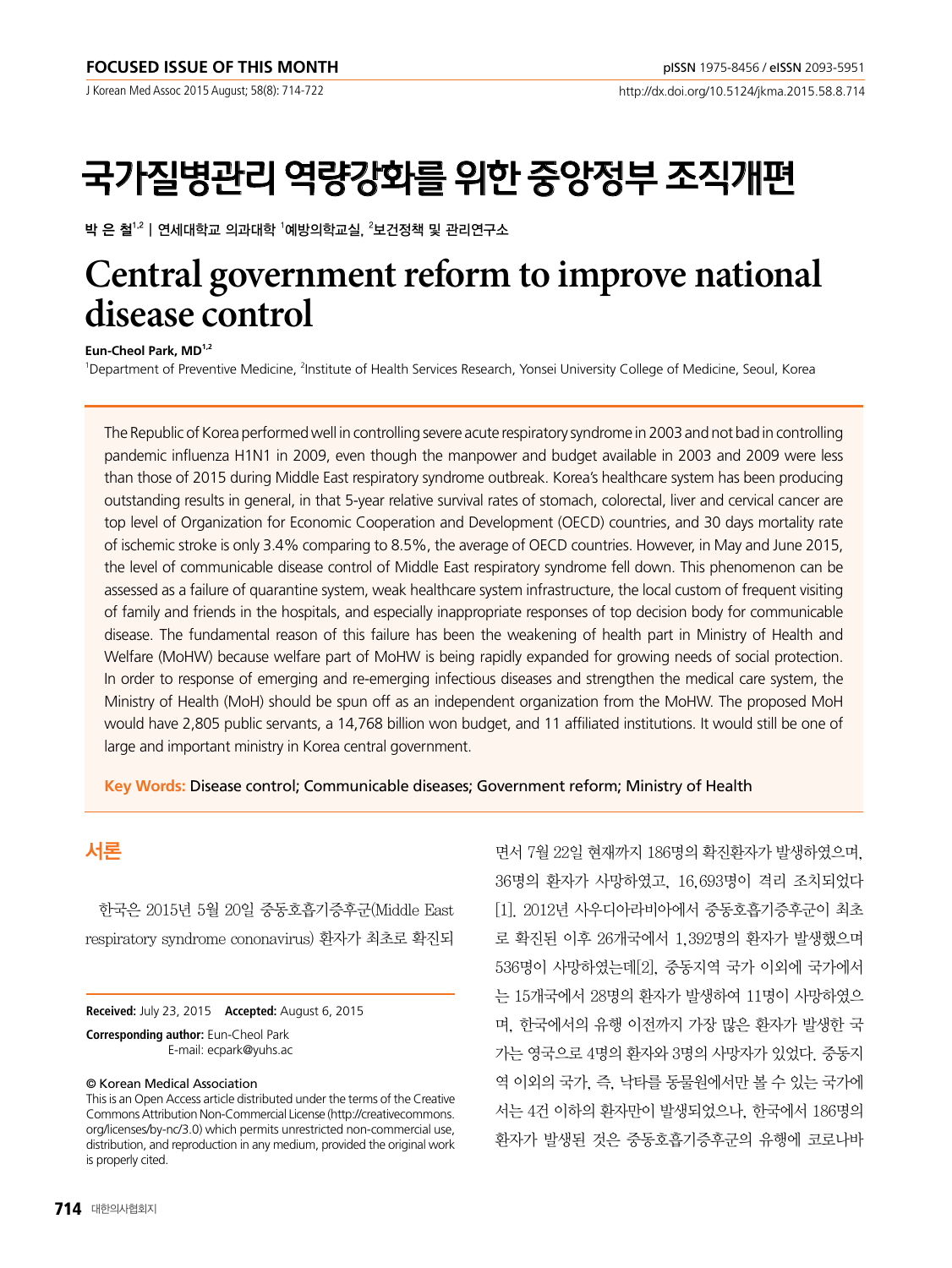| Park EC • Government reform for disease control |
|-------------------------------------------------|
|-------------------------------------------------|

| Table 1. Patients and dead of SARS, Influenza H1N1 and MERS-CoV |
|-----------------------------------------------------------------|
|                                                                 |

|           | SARS<br>(2003) | Influenza H1N1<br>(2009) | <b>MERS-CoV</b><br>(2015) |
|-----------|----------------|--------------------------|---------------------------|
| Worldwide |                |                          |                           |
| Patients  | 8.096          | 1,632,258                | 1,392                     |
| Dead      | 744            | 19.633                   | 536                       |
| Korea (%) |                |                          |                           |
| Patients  | 3(0.04)        | 107,939 (6.61)           | 185 (13.29)               |
| Dead      | 0(0.00)        | 260 (1.32)               | 36(6.72)                  |

Data from Ministry of Health and Welfare. Facts of MERS 2015 [Internet]. Cheongju: Korea Centers for Disease Control and Prevention; 2015 [1] and World Health Organization. Summary of probable SARS cases with onset of illness from 1 November 2002 to 31 July 2003 [Internet]. Geneva: World Health Organization; 2004 [6]. SARS, severe acute respiratory syndrome; MERS-CoV, iddle East respiratory syndrome coronavirus.

이러스 이외의 요인이 강력히 영향을 준 것이라 할 수 있다. 한국과 세계보건기구 중동호흡기증후군 합동특명단 (Korea-WHO MERS Joint Mission)은 한국의 중동호흡기 증후군 유행의 5가지 주된 요인으로, 첫째, 중동호흡기증후 군에 대한 보건의료인과 일반대중의 지식 부족, 둘째, 병원 의 감염예방과 관리의 부실, 셋째, 병원 응급실과 다인용 병 실에서의 감염자와의 밀접하고 지속적인 접촉, 넷째, 여러 병원을 방문하는 형태인 의사쇼핑, 다섯째, 입원환자에 대한 병문안과 간병 문화를 지적하였다[3]. 즉, 한국의 중동호흡 기증후군 유행은 방역체계와 함께 병원감염관리, 보건의료 체계, 병원이용 문화, 그리고 이를 통제하는 기구가 제 역할 을 하지 못하였기 때문이다.

한편, 한국은 2003년 중증호흡기증후군(severe acute respiratory syndrome), 2009년 신종플루(pandemic influenza-H1N1)를 경험하면서 두 가지 바이러스 유행에 대해 성공적으로 그리고 일정 수준 이상으로 방역하였다. 한 국의 질병관리 수준을 경제협력개발기구(Organization for Economic Cooperation and Development, OECD) 국가들 과 비교한 결과[4], 급성감염성 질환인 인플루엔자는 관리수 준이 높은 질환이었고, 보건의료의 질도 상당히 좋은 수준 인[5] 한국에서 중동호흡기증후군의 사례에서는 처참한 결 과를 보였다.

따라서 이 논문은 2003년 중증호흡기증후군, 2009년 신 종플루와 2015년 증동호흡기증후군과 관련된 중앙정부의 조직, 인력 등을 살펴보고, 신종 및 재출현하는 감염성 질환 과 비감염성 질환에 대응하기 위한 중앙정부 조직의 개편방 안을 제시하고자 한다.

## 신종 감염병의 대응 검토

한국은 2003년 중증급성호흡기증후군을 경험하였다. 29개 국 8,096명의 환자가 발생하였고, 774명이 사망하였으나, 한 국은 3명의 환자만 발생하였고, 사망자는 없었다. 2009년 신 종플루의 경우 전세계적으로 1,632,258명의 환자가 발생하 였고, 한국에서는 107,939명이 발생하였다. 2015년 중동호 흡기증후군에서는 전세계적으로 1,392명의 환자가 발생하였 고, 한국에서는 185명이 발생하였다(Table 1) [1,6]. 즉, 한국 은 발생자 수에 있어 2003년 인근 국가인 중국과 홍콩에서 유행하였던 중증급성호흡기증후군 때에는 전세계 발생자의 0.04%에 불과하던 것이, 2009년 북미지역에서 유발되어 전세 계적으로 유행하였던 신종플루에서는 6.61%가 발생되었고, 2015년 중동국가에서 유행하고 있던 중동호흡기증후군에서 는 전세계 발생자의 13.29%에 해당하는 환자가 발생하였다.

#### 1. 중증호흡기증후군

2003년 중증호흡기증후군에 대응하기 위하여 4월 28일 총리실에 정부합동사스대책본부를, 보건복지부에 중앙사 스대책본부 및 국립보건원에 중앙사스방역대책추진실문단 을 구성하고, 16개 시도와 함께 추진하였으며, 대한의사협 회 등의 관련 단체와 연계하였고, 중증호흡기증후군 전문위 원을 운영하였다. 중증호흡기증후군을 대비한 격리병동으로 1차로 9개 권역 11개 병원을 지정하였고, 2차로 전국 국공립 병원 및 대학병원을 지정하였다[7]. 정부는 중증급성호흡기 증후군과의 방역전쟁 이후 2004년 1월 질병관리본부를 발 족시켰다. 질병관리본부를 발족시키면서 기존의 국립보건원 과 13개의 검역소를 흡수하고, 방역기능을 대폭 확대하였다 (Table 2) [7]. 특히, 방역기능을 강화하기 위하여 전염병관 리부와 함께 질병조사감시부를 신설하였고, 24명의 인력을 58명으로 증가시켰다. 또한 시험연구 및 검역기능을 강화하 기 위해 인력을 보강시켰다.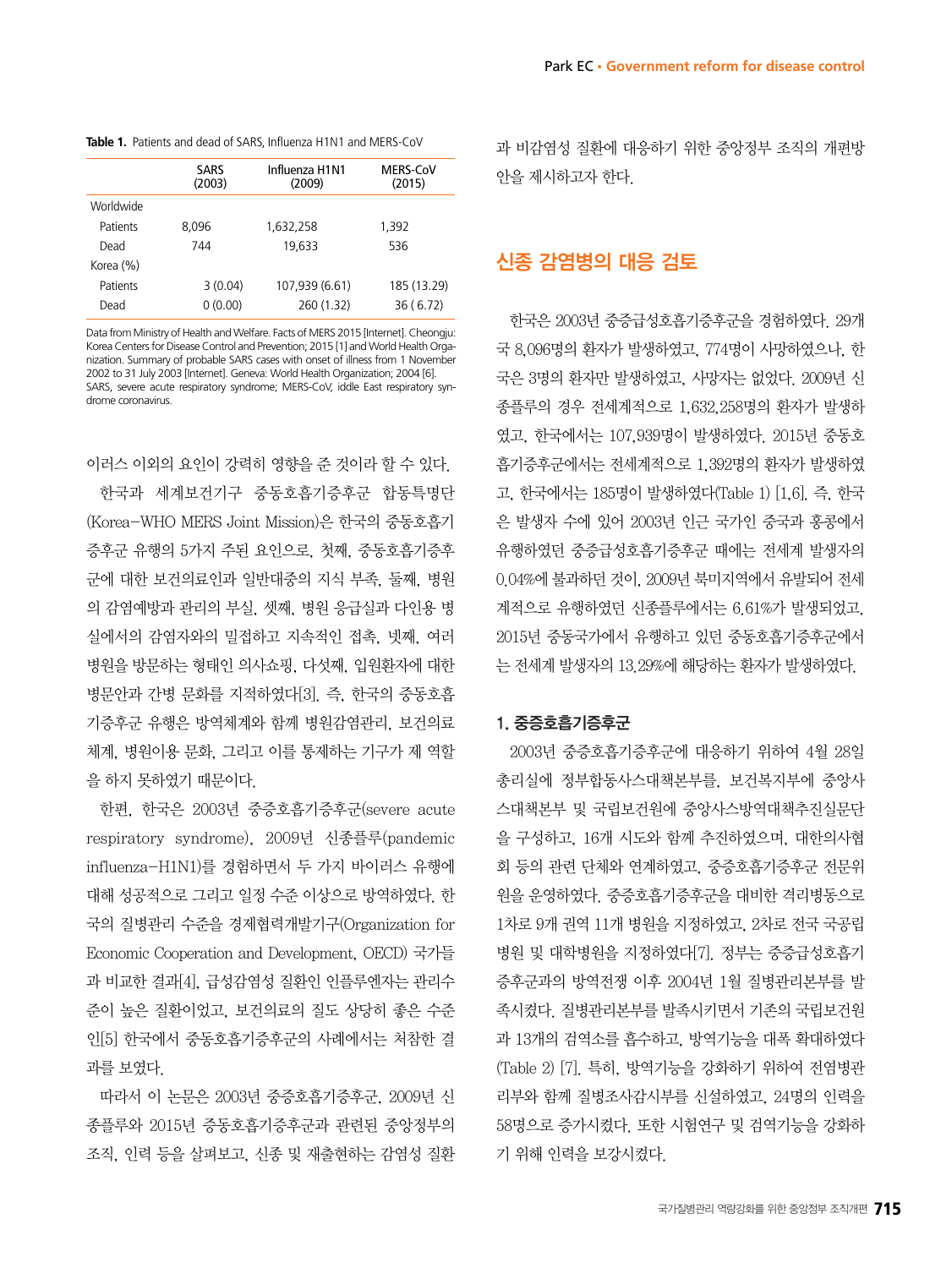|                                   | 2003                                                                                                                                                                         | 2004                                                                                                                                                                                                                                                                                                                                                                                       |
|-----------------------------------|------------------------------------------------------------------------------------------------------------------------------------------------------------------------------|--------------------------------------------------------------------------------------------------------------------------------------------------------------------------------------------------------------------------------------------------------------------------------------------------------------------------------------------------------------------------------------------|
| Organization                      | National Institute of Health                                                                                                                                                 | Center for Disease Control                                                                                                                                                                                                                                                                                                                                                                 |
|                                   | Bureau (5), division (8), branch (12),<br>research center (1), team (5)                                                                                                      | Institute (1, NIH), bureau (6), division (10),<br>branch (13), team (5), quarantine station (13)                                                                                                                                                                                                                                                                                           |
|                                   | 142 Persons                                                                                                                                                                  | 481 Persons                                                                                                                                                                                                                                                                                                                                                                                |
| Function of<br>disease<br>control | Division of Communicable Disease<br>Control<br>Dept of Disease Control<br>Dept of Epidemiological<br>Investigation<br>Dept of Communicable Disease<br>Information Management | Division of Communicable Disease Control<br>Dept of Disease Control<br>Dept of Vaccination Management<br>Dept of HIV-AIDS Management<br>Dept of Bioterrorism Response<br>Division of Disease Investigation &<br>Surveillance<br>Dept of Quarantine Management<br>Dept of Disease Surveillance<br>Dept of Epidemiological Investigation<br>Dept of Non-Communicable Disease<br>Surveillance |
|                                   | 24 Persons                                                                                                                                                                   | 58 Persons                                                                                                                                                                                                                                                                                                                                                                                 |

From Korea Centers for Disease Control and Prevention. 2004 White book of disease control. Cheongju: Korea Centers for Disease Control and Prevention; 2005 [7]. NIH, National Institute of Health; Dept, Department.

## 2. 신종플루

2009년 4월 21일 미국 질병통제청(Centers for Disease Control and Prevention)은 캘리포니아에서 2명의 돼지인플 루엔자 환자발생 사례를 보고하였다[8]. 4월 24일 세계보건 기구(World Health Organization, WHO)는 멕시코에도 돼 지인플루엔자 환자가 발생하였고, 기존과 다른 바이러스임을 발표한 후 4월 27일 인플루엔자 대유행단계를 4단계(사람간 전파를 하여 지역사회 감염을 일으킬 수 있는 재조합 바이러 스가 확인된 단계)로 상향조정하였고, 4월 29일 5단계(WHO 1개 지역 내 2개 국가 이상에서 지역사회 유행을 일으키는 단 계)로 상향조정하였으며, 6월 11일 6단계(다른 WHO 지역의 1개 국가 이상에서 지역사회 유행을 일으키는 단계)를 선언 하였다[9]. 한국은 4월 27일 공항 입국자에 대해 발열감시를 시작하였으며, 4월 28일 국가위기단계를 관심에서 주의로 상 향조정하여 5월 1일 보건복지가족부에 중앙인플루엔자대책 본부를 설치하고, 국무총리실을 중심으로 관계부처 일일상황 점검체계를 가동하였다. 7월 21일 국가위기단계를 경계로 상 향조정하였고, 11월 3일 심각으로 조정하였다. 항바이러스제 1,369만 명분을 확보하였고, 10월 27일부터 집단예방접종을 실시하였다[10,11]. 이 과정에서 항바이러스제의 세계적 품 귀현상으로 인해 확보에 어려움이 있었으며, 10월 21일 백신 체계를 2015년까지 100% 달성하고자 계획하였다[12].

## 3. 중동호흡기증후군

2012년 9월 중동호흡기증후군은 중동 지역에서 처음 발 생하였다. 우리나라는 2015년 중동호흡기증후군이 유입 되기 이전인 2012년 12월에 중동호흡기증후군 코로나 바이러스의 분자유전학 정보를 포함한 바이러스학적 정 보와 EuroSurveillance [13]에 소개된 특이 유전자 진단 법 및 양성 표준물질을 신속히 확보하여 real-time PCR (polymerase chain reaction)법을 이용한 실험실 진단체계 를 구축하였다[14]. 2013년 5월 중동호흡기증후군이 검역감 염병에 추가되어 중동지역 입국자를 대상으로 발열감시 및 건강상태질문서를 징구하였으며, 2013년 8월 사우디아라비 아에 근무하던 한국인 1명이 유사증상으로 사망함에 따라, 한국인 근로자 33명이 귀국하게 되어 유증상자 3명을 국가 지정입원치료병원으로 이송하고 30명은 중앙검역의료지원 센터에 격리조치했던 바 있다. 이들 모두 음성판정을 받았으 며, 사우디아라비아에서 사망한 근로자도 사망원인이 중동 호흡기증후군이 아닌 것으로 판명되었다[14].

중동호흡기증후군의 유입방지대책에도 불구하고 2015년 5월 20일 첫 환자가 발생함에 따라 유입방지에 실패하였으

허가가 나 예방접종의 시기가 늦추어졌 고, 신종플루의 치사율을 감안할 때 과 잉대응이라는 지적도 있었다.

정부는 2009년 신종플루의 경험을 통해 신종감염병에 대비하기 위하여 검 역체계의 보완, 감시망의 확대, 환자의 격리 및 질병의 진단·치료체계 개선, 약품과 의료기기 등 비축물자 확보, 백 신의 장기구매 계약과 새로운 백신의 개발 및 의료인의 교육훈련이 필요하 며, 의료기관에서 감염예방시설의 확충 과 민간의료기관과의 협력체계 구축이 중요함을 강조하였다[10,11]. 또한 제 3차 국민건강증진종합계획에서는 감염 질환관리를 위해 신종전염병 환자감시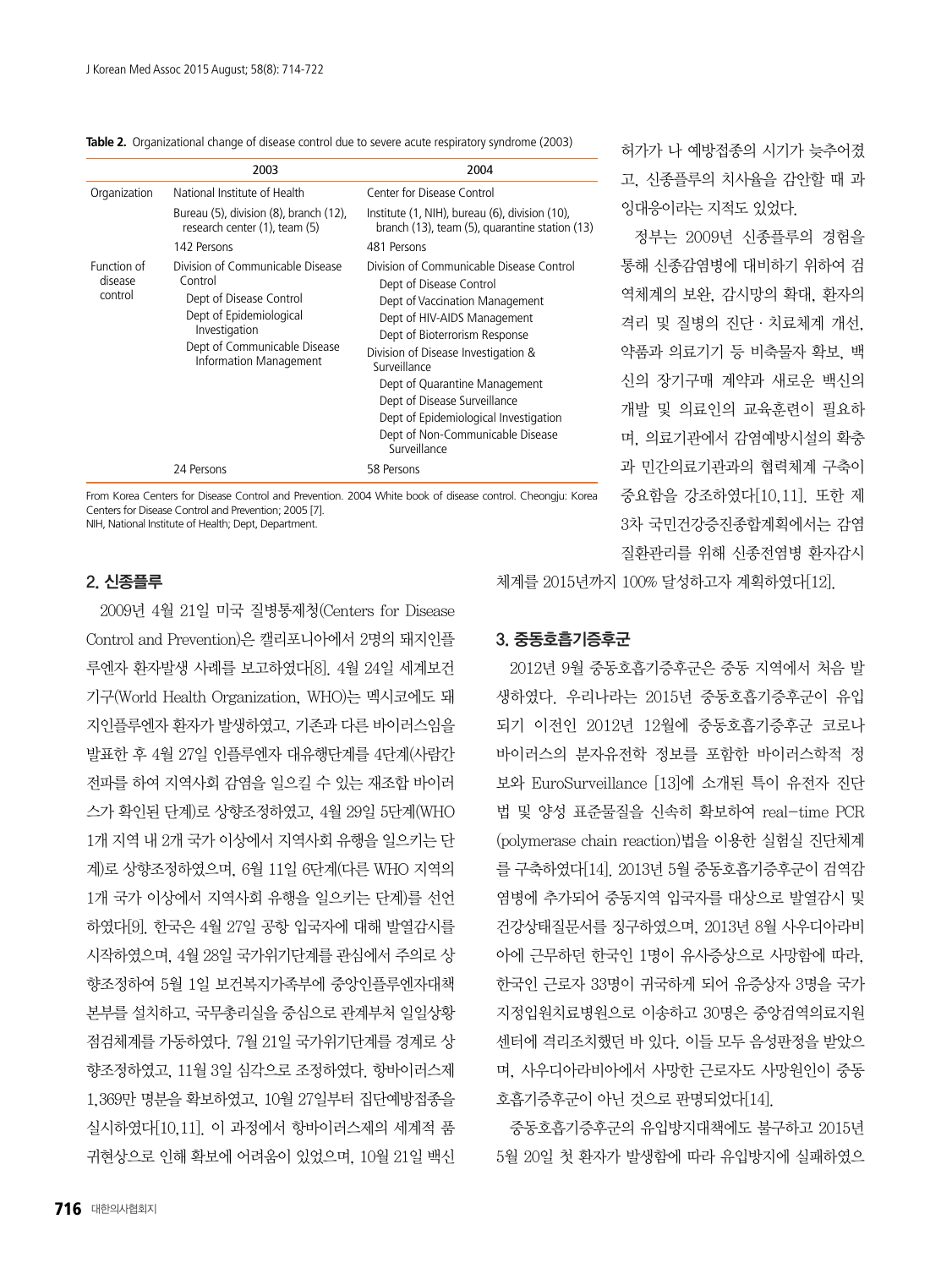**Table 3.** Public servants of Ministry of Health and Welfare (persons, %)

| Year   | Managerial | Health related | Welfare related | Total       |
|--------|------------|----------------|-----------------|-------------|
| 2002   | 161 (37.9) | 173 (40.7)     | 91 (21.4)       | 425 (100.0) |
| 2003   | 158 (35.8) | 177 (40.1)     | 106 (24.0)      | 441 (100.0) |
| 2004   | 163 (34.2) | 199 (41.7)     | 115 (24.1)      | 477 (100.0) |
| 2005   | 162 (27.7) | 224 (38.3)     | 199 (34.0)      | 585 (100.0) |
| 2006   | 177 (29.3) | 231 (38.2)     | 197 (32.6)      | 605 (100.0) |
| 2007   | 182 (28.3) | 245 (38.2)     | 215 (33.5)      | 642 (100.0) |
| 2008a  | 193 (27.8) | 243 (35.0)     | 259 (37.3)      | 695 (100.0) |
| 2009a) | 200 (29.6) | 231 (34.2)     | 245 (36.2)      | 676 (100.0) |
| 2010   | 194 (26.3) | 240 (32.5)     | 305 (41.3)      | 739 (100.0) |
| 2011   | 197 (26.1) | 240 (31.8)     | 318 (42.1)      | 755 (100.0) |
| 2012   | 180 (24.6) | 232 (31.7)     | 319 (43.6)      | 731 (100.0) |
| 2013   | 182 (24.4) | 231 (31.0)     | 332 (44.6)      | 745 (100.0) |

From Ministry of Health and Welfare. White book of health and welfare. Seoul: Ministry of Health and Welfare; 2002-2013 [16]. a)Excluded family related public servants in 2008 and 2009 at Ministry of Health, Welfare and Family.

며, 5월 21일 의료진 및 가족 64명을 격리조치 하였으나 첫 환자에 대한 대응에서 골든타임 36시간을 놓쳐 확산방지에 실패하였다. 최초 환자발생병원인 평택 S병원에서 36명의 환자가 감염되어 초기 방역이 실패하였으며, 서울 대형병원 인 S병원의 응급실에서 79명이 감염되어 중동호흡기증후군 의 가장 많은 전파지가 되었고, 입원환자의 간병문화, 의료 쇼핑, 병원의료진의 감염 대응 부실, 협소한 격리대상자 지정 등으로 인해 전파가 확산되었다. 중동호흡기증후군 발생 초 기 질병관리본부가 대응의 주체이었으나 5월 29일 보건복지 부 중앙메르스관리대책본부로 대응 주체를 변경하였고, 6월 13일이 되어서야 즉각대응팀이 구성되었으며, 6월 15일에 서야 서울 대형 S병원을 부분 폐쇄하였다. 정부는 초기 대응 에 실패하였으며, 대응주체가 변경되는 과정에서의 혼란, 감 염 병원의 뒤늦은 공개, 부적절한 조치 등으로 중동호흡기증 후군에 대해 전반적인 대응 실패를 경험하였다.

## 공중보건위기와 보건복지부

2003년 중증급성호흡기증후군의 경우, 국립보건원 전염 병관리부의 3개과 24명으로 방역을 성공적으로 수행하였 고, 2009년 신종플루의 경우, 질병관리본부 전염병대응센터 6개과 41명으로 바이러스의 유입방지에는 실패하였으나 확 산방지에는 어느 정도 성과를 보였다. 그러나 2015년 중동 호흡기증후군의 대응에서는 질병관리본부 감염병관리센터 6개과 64명의 조직으로 바이러스 유입방지에 실패했을 뿐 만 아니라 중동지역 국가 이외에서 가장 많은 환자를 유발시 켰다. 또한, 2007년 질병관리본부 지원예산이 1,285억이던 것이 2015년 4,965억으로 3.86배 증가하였음에도 불구하고 [15] 중동호흡기증후군의 위기대응은 매우 적절하지 못 했

다. 2003년 중증급성호흡기증후군의 경우 한국은 방역 선진 국이었던 것이 그때에 비해 크게 증가된 방역관련 조직, 인 력 및 예산으로 2015년 중동호흡기증후군을 적절히 대응하 지 못해, 한국은 방역 후진국으로 전락하였다. 그것도 보건 과 의료에 있어 괄목할 만한 성과를 보이고 있는 한국에서

2015년 중동호흡기증후군 사태는 여러 요인에 의해 유발 된 것으로 진단되고 있는데[3], 공중보건 위기에 적절히 대 응하지 못한 보건체계 및 의료체계의 부실이 요인이며, 지휘 부의 부적절한 대응 등이 문제점으로 지적되고 있다. 따라서 제2의 중동호흡기증후군 사태에 대응하기 위해서는 보건체 계 및 의료체계를 개선하고 공중보건위기를 대응하기 위한 지휘부를 정립해야 한다. 그리고 이를 추진해 나갈 중앙정부 인 보건복지부의 조직과 운영이 개선되어야 한다.

[5] 방역 후진국의 오명을 쓰게 되었다.

건강, 질병 그리고 의료를 담당하는 중앙정부는 1948년 사 회부로 출발하였고, 1949년 보건부가 독립하다가 1955년 보 건사회부로 변경되었으며, 1994년부터 보건복지부로 개칭 되었다. 현재 보건복지부는 4실 5국 12정책관으로 운영되고 있으며, 본부에 745명, 소속기관 전체에 3,025명의 인력 및 53조 4,725억 원의 예산을 사용하고 있는 대규모 부처이다.

보건복지부는 건강 분야의 공무원 정원이 증가하고 있기는 하나, 복지정책의 확대로 인해 복지 분야의 공무원 정원을 더 빠르게 증가시켜 왔다(Table 3) [16]. 즉, 2002년 425명 정 원 중 복지분야의 공무원은 91명의 21.4명에 불과하였으나, 2003년 332명으로 3.65배 증가하였고 그 구성비율도 44.6% 로 증가하였다[16]. 또한 보건복지부 예산에 있어서도 2007년 19.0조 원에서 2015년 53.5조 원으로 2.82배 증가되었는데 보건분야의 예산도 증가하였으나 복지분야의 예산은 더욱 빠 르게 증가하였다(Table 4) [15]. 2007년 전체 예산 중 복지예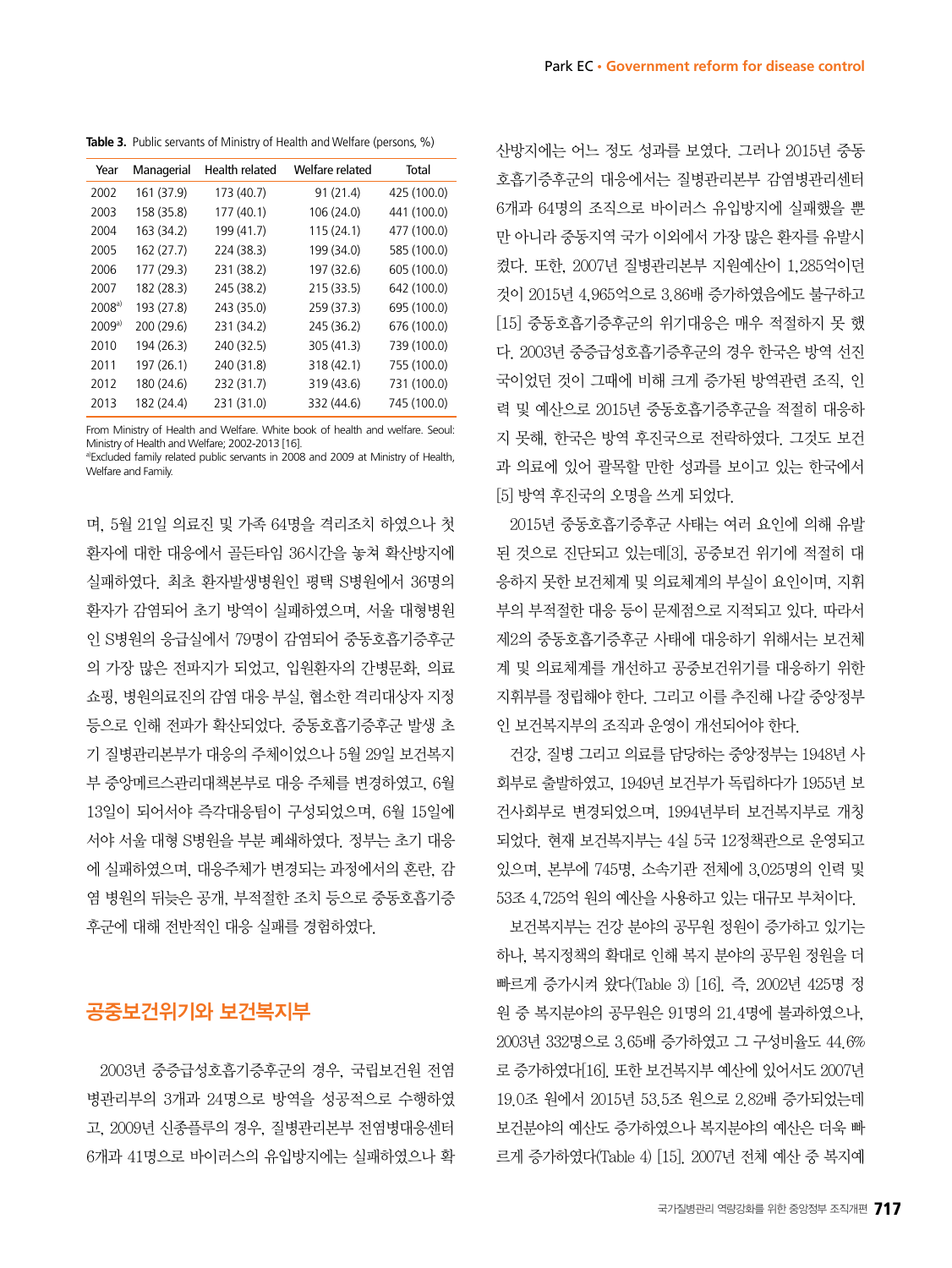**Table 4.** Budgets of Ministry of Health and Welfare (billion won, %)

| Year | Health related |                 |               | Welfare related |              |
|------|----------------|-----------------|---------------|-----------------|--------------|
|      | Healthcare     | Health security | Subtotal      |                 | Total        |
| 2007 | 971(5.1)       | 7,712 (40.7)    | 8,683 (45.8)  | 10,280 (54.2)   | 18,963 (100) |
| 2008 | 1,199(5.3)     | 8,080 (35.5)    | 9,280 (40.8)  | 13,473 (59.2)   | 22,752 (100) |
| 2009 | 1,461(5.2)     | 8,623 (30.4)    | 10,084 (35.6) | 18,278 (64.4)   | 28,362 (100) |
| 2010 | 1,704(5.5)     | 8,883 (28.4)    | 10,587 (33.9) | 20,639 (66.1)   | 31,225 (100) |
| 2011 | 1,560(4.6)     | 9,383 (27.9)    | 10,942 (32.6) | 22,627 (67.4)   | 33,569 (100) |
| 2012 | 1,584(4.3)     | 9,993 (27.2)    | 11,577 (31.6) | 25,115 (68.4)   | 36,693 (100) |
| 2013 | 1,933(4.7)     | 10,761 (26.2)   | 12,695 (30.9) | 28,373 (69.1)   | 41,067 (100) |
| 2014 | 1,928(4.1)     | 11,404 (24.3)   | 13,332 (28.4) | 33,568 (71.6)   | 46,899(100)  |
| 2015 | 2,279(4.3)     | 12,278 (23.0)   | 14,557 (27.2) | 38,915 (72.8)   | 53,473 (100) |

From Ministry of Strategy and Finance. Statistics of finance 2015 [Internet]. Sejong: Ministry of Strategy and Finance; 2015 [15].

**Table 5.** Characteristics of Minister of Health and Welfare

|           | Health related |                                            |            | Welfare related                |          |          |
|-----------|----------------|--------------------------------------------|------------|--------------------------------|----------|----------|
| Year      | Expert         | <b>Bureacurat of</b><br>health and welfare | Politician | Bureaucrat of<br>economy, etc. | Expert   | Total    |
| 1990-1994 | 2(33.3)        |                                            | 4(66.7)    | ۰                              |          | 6(100)   |
| 1995-1999 | 2(28.6)        | ۰                                          | 3(42.9)    | ٠                              | 2(28.6)  | 7(100)   |
| 2000-2004 | 1(14.3)        | 1(14.3)                                    | 3(42.9)    | 1(14.3)                        | 1 (14.3) | 7(100)   |
| 2005-2009 |                |                                            | 2(50.0)    | 1(25.0)                        | 1(25.0)  | 4(100)   |
| 2010-2015 |                | ۰                                          | 2(50.0)    | 1(25.0)                        | 1(25.0)  | 4(100)   |
| Total     | 5(17.9)        | 1 ( 3.6)                                   | 14 (50.0)  | 3(10.7)                        | 5(17.9)  | 28 (100) |

Values are presented as number (%).

From Ministry of Health and Welfare. White book of health and welfare. Seoul: Ministry of Health and Welfare; 2002-2013 [16].

산은 10.3조원으로 54.2%이던 것이 2015년에는 38.9조 원으 로 증가하였고, 전체 예산의 72.8%를 차지하고 있다[15].

보건복지부의 인력과 예산에 있어 보건분야에 비해 더 빠 른 속도로 증가하고 있는 복지분야는 보건복지부의 중심을 보건에서 복지로 이전시키고 있으며, 보건복지부에서 보건의 중요성을 약화시키고 있다. 이를 단적으로 보여주는 현상이 역대 장관의 성향 변화이다(Table 5) [16]. 1990년 이후 보건 복지부 장관은 총 28명이었는데 이중 6명인 21.4%가 건강관 련 전문가 또는 관료이었으며, 8명인 28.6%가 복지관련 전 문가 또는 관료이었다[16]. 그러나 복지의 중요성이 강조됨 에 따라 보건복지부 내 복지분야 공무원이 증원되고, 예산 이 확대되는 2005년 이후 8명의 보건복지부 장관은 정치인 출신 4명과 복지관련 전문가 또는 경제부처 출신 관료 4명 으로, 그 중 건강관련 전문가 또는 보건복지 출신 관료는 없 었다. 이런 현상은 국가정책에서 복지의 비중이 커짐에 따

라 당연한 결과라 할 수도 있으나 중앙부 서에서 보건의 중요성을 약화시키는 결 과를 초래하게 되었다. 2003년 중증급 성호흡기증후군 당시 장관은 보건전문 가이었고, 이에 대한 방역이 성공적이었 다. 2009년 신종플루 당시 장관은 정치 인이었고, 바이러스 유입방지에는 실패 하였으나 확산억제는 일정 수준 효과를 보였다. 2015년 중동호흡기증후군 당시 장관은 복지전문이었고, 초기 대응의 미 흡 및 지휘부 기능의 부적절함으로 인해 바이러스 유입방지에 실패하였고, 확산 억제도 실패하였다.

비록 보건분야의 인력과 예산이 증가 하고 있으나 복지분야의 더 빠른 성장으 로 인해 그 중요성이 감소하고 있는 보 건복지부 체계로는 제2의 중동호흡기증 후군 사태에 적절히 대응하기 어렵다고 판단한다. 또한 중동호흡기증후군의 확 산에 결정적 책임이 있는 의료체계의 혁 신을 기대하기 어렵다고 생각한다.

## 질병 및 의료관리를 위한 중앙정부조직 개편방안

보건과 복지 업무를 담당하고 있는 보건복지부의 정부정책 은 매우 다양하다. 이를 2015년 보건복지부 예산으로 보면, 건강보험제도 운영(7조 7,442억 원), 의료급여(4조 5,339억 원), 공공보건의료 확충(2,118억 원), 국립병원 운영(1,560억 원), 금연, 절주 등 국민건강생활실천(2,907억 원), 보건산 업 육성(5,421억 원), 보건의료기술평가연구, 의료분쟁 조정 및 중재 등 보건의료서비스지원(438억 원), 암 및 희귀질환 지원(1,138억 원), 응급의료체계 운영지원(2,293억 원), 정 신질환관리(1,288억 원), 질병관리본부지원(4,965억 원), 취 약계층 의료비지원(343억 원), 한의학연구 및 정책개발(324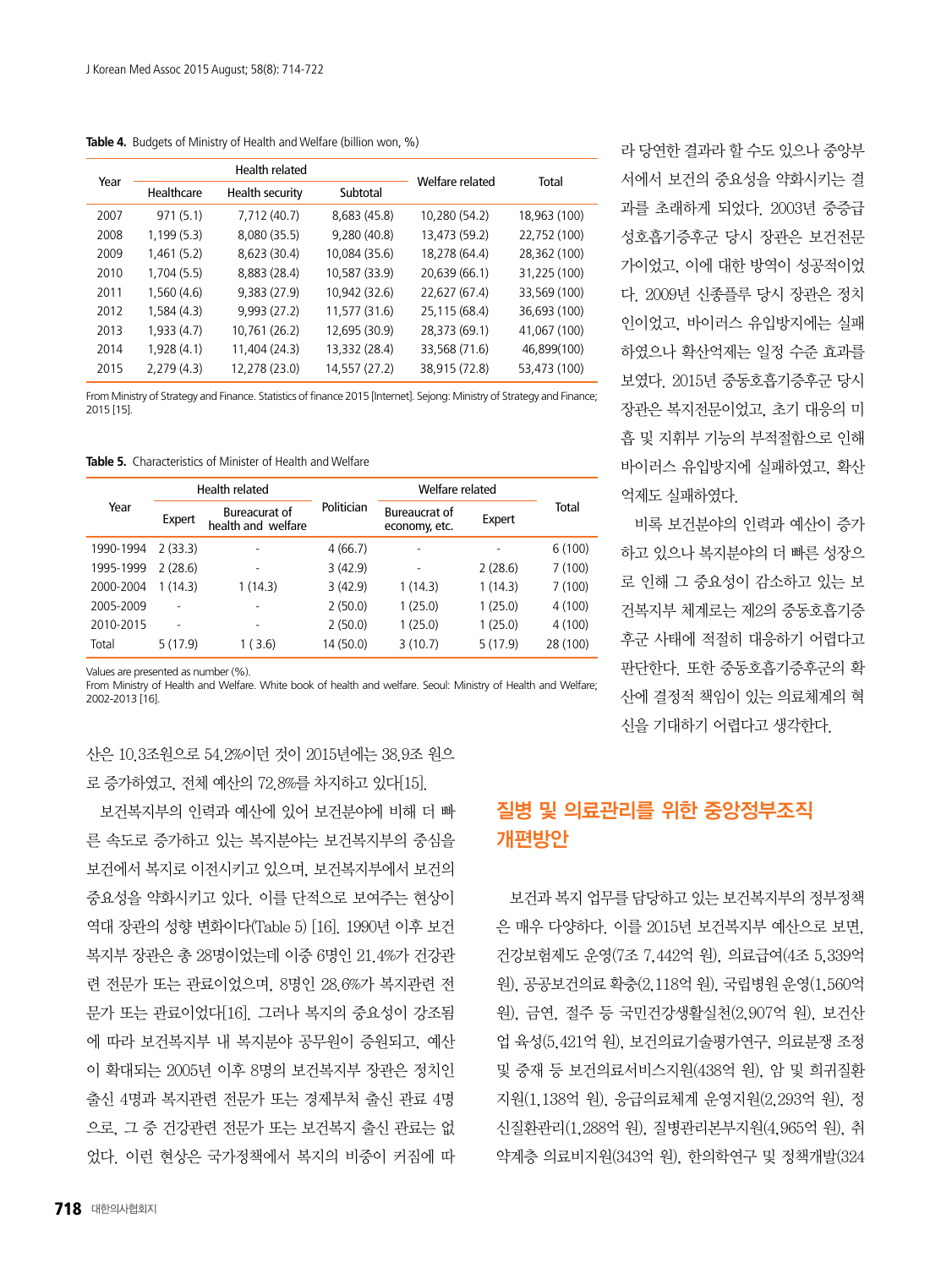| Ministry or department             | No (%)               | Name                                                                                                                                                                                                                                                                                                                                                                                                                                                                                                 |
|------------------------------------|----------------------|------------------------------------------------------------------------------------------------------------------------------------------------------------------------------------------------------------------------------------------------------------------------------------------------------------------------------------------------------------------------------------------------------------------------------------------------------------------------------------------------------|
| Health only                        | 21 (61.8)            | Ministry of Health: Australia, Austria, Canada, Chile, Czech<br>Republic, Germany, Ireland, Israel, Italy, Luxemburg,<br>Mexico, New Zealand, Poland, Portugal, Slovak Republic,<br>Slovenia, Turkey, United Kingdom<br>Ministry of Health & Prevention: Denmark<br>Ministry of Health & Social Solidarity: Greece<br>Ministry of Health & Care Services: Norway                                                                                                                                     |
| Health and welfare                 | 11 (32.4)            | Ministry of Social Affairs & Public Health: Belgium<br>Ministry of Social Affairs & Health: Finland, France<br>Ministry of Human Resource: Hungary<br>Ministry of Welfare: Iceland<br>Ministry of Health & Welfare: Korea<br>Ministry of Health, Welfare & Sport: Netherlands<br>Ministry of Health, Social Services & Equality: Spain<br>Ministry of Health & Social Affairs: Sweden<br>Ministry of Home Affairs: Switzerland<br>Department of Health & Human Services: United States of<br>America |
| Health and labor                   | 1(2.9)               | Ministry of Health & Labour: Estonia                                                                                                                                                                                                                                                                                                                                                                                                                                                                 |
| Health, labor and welfare<br>Total | 1(2.9)<br>34 (100.0) | Ministry of Health, Labour & Welfare: Japan                                                                                                                                                                                                                                                                                                                                                                                                                                                          |

**Table 6.** Type of health related ministry or department in Organization for Economic Cooperation and Development countries

억 원), 국민연금운영(17조 2,777억 원), 기초생활보장(4조 9,218억 원), 노인생활안정(8조 7,925억 원), 아동청소년정 책(9억 원), 장사시설 확충(290억 원), 보육지원 강화(4조 9,440억 원), 저출산대응 및 인구정책 지원(632억 원), 사 회복지기반조성(4,686억 원), 국립재활원(371억 원), 노숙인 의사상자지원(358억 원), 아동복지지원(2,035억 원), 요보호 아동보호육성(184억 원), 장애인 생활안정지원(1조 8,268억 원), 장애인 재활지원(206억 원) 등이다[15]. 이는 현재 보건 복지부에서 실시하고 있는 정책들이며, 이 외에도 해결해야 할 많은 정책의제를 보건복지부는 지니고 있다[17]. 한편, 보 건복지부의 보건관련 정책과 복지관련 정책 중 서로 밀접한 관련이 있는 정책은 의료보장인 건강보험과 의료급여 및 국 립재활원 등으로, 직접 관련이 있는 정책은 많지 않다.

OECD 34개국 중 보건 기능만을 수행하고 있는 중앙정부조 직은 21개국으로 61.8%에 이르지만, 보건과 복지를 함께 수 행하는 중앙정부조직은 11개국으로 32.4%에 불과하다(Table 6). 한국은 보건관련 예산이 12.1%로 OECD 국가 평균 14.5% 에 비해 적으며, 한국의 복지관련 예산은 18.4%로 OECD 국 가 평균 35.7%에 비해 매우 적다[18]. 한국 보건복지부의 경

우 최근 복지예산이 보건예산보다 더 빨 리 증가하고 있으나, OECD 국가들과 비 교할 때 앞으로 더 증가해야 할 여지를 지니고 있음으로 향후에도 보건복지부는 복지 중심으로 운영되어지고 보건은 상 대적으로 덜 중요하게 될 것으로 예측한 다. 따라서 그 동안 복지의 중요성이 강 조되었고 앞으로도 더욱 강조될 것이 예 상되므로, 보건복지부는 보건기능만을 수행하는 조직과 복지기능만을 수행하는 조직으로 분리되어야 한다.

국가질병관리 역량 강화와 의료체계 개혁을 위해 보건부의 조직 개편안은 보 건복지부에서 보건부를 독립시키는 것 이다. 중앙행정조직을 개편하는데 있어 관련된 부처를 함께 감안해야 할 부분 이 있으나 제2의 중동호흡기증후군 사

태에 조속히 대처하기 위해서는 논의의 범위를 보건복지부 로 한정하였다.

현재 보건복지부의 보건분야는 2실 3국 7관 1대변인 34과 인데[19], 보건의료정책실을 건강 및 질병관리기능을 강화하 기 위한 보건정책실과 의료체계를 개혁하기 위한 의료정책 실로 분리하고, 보건정책실에는 중동호흡기증후군에 대응하 는 급성감염성질환정책과, OECD 국가들 중 발생률·유병률 1위인 결핵 등에 대응하는 만성감염성질환정책과, 증가하고 있는 비감염성질환에 대응하는 만성질환정책과, 그리고 사망 원인 1위인 암을 관리하는 암관리과를 신설하는 것이 주된 골 자이다(Figure 1). 보건부 조직개편안은 3실 2국 10관 1대변인 37과의 체제로 본부 공무원 389명, 소속기관 공무원 2,416명, 2015년 기준 예산 14조 7,568억 원이 된다(Table 7).

## 요약 및 결론

낙타를 동물원에서만 볼 수 있는 국가 중 극히 일부 국가 에서만 중동호흡기증후군이 발병하였고, 발병했더라도 5건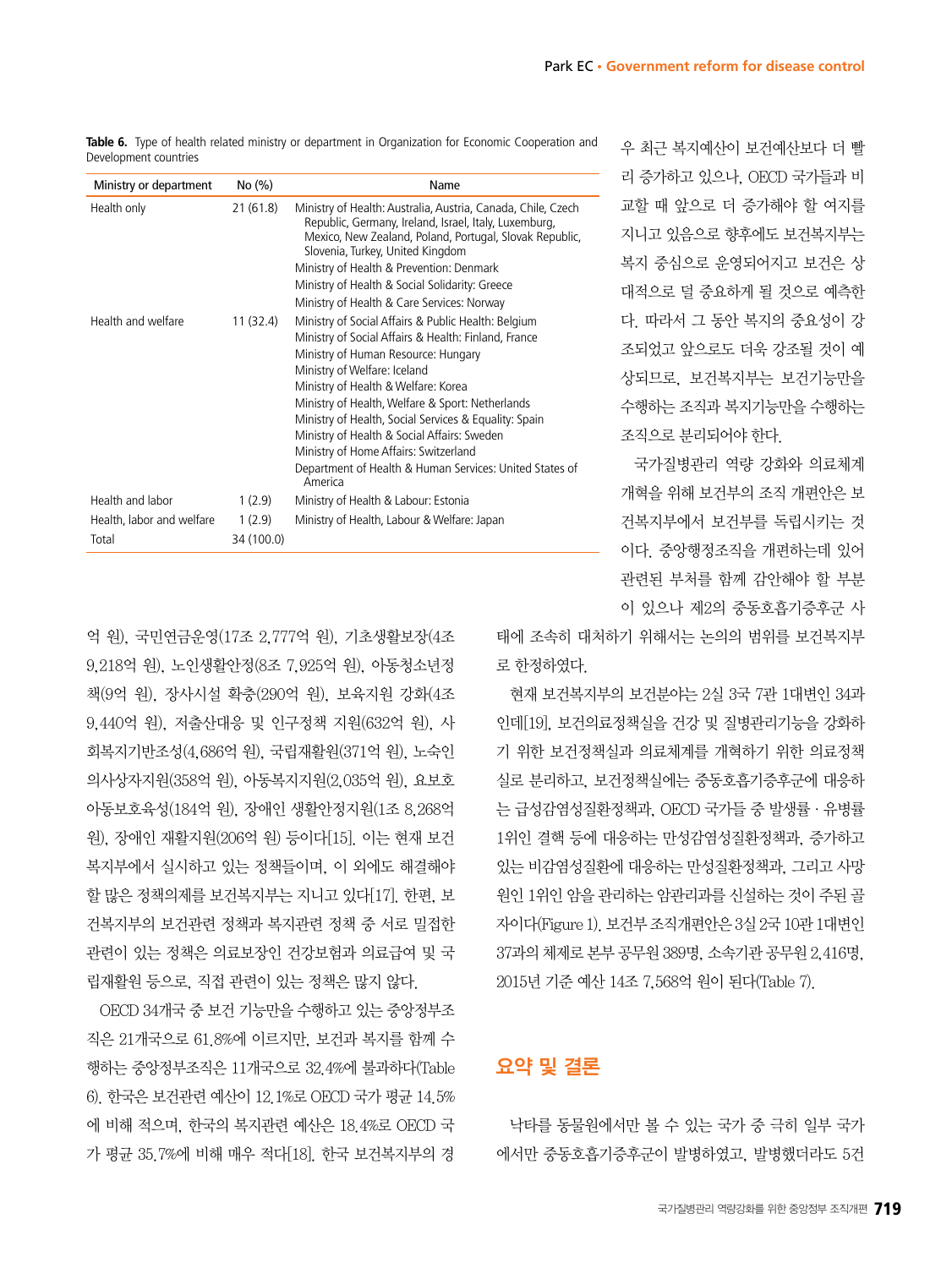

**Figure 1.** Reform proposal for Ministry of Health.

**Table 7.** Comparison of Ministry of Health and Ministry of Health and Welfare

|                            | Health part of Ministry<br>of Health and Welfare | Proposal of Ministry of<br>Health                | Note                        |
|----------------------------|--------------------------------------------------|--------------------------------------------------|-----------------------------|
| Organizational structure   | 2 Office, 10 bureau, 1<br>spokesman, 34 division | 3 Office, 12 bureau, 1<br>spokesman, 37 division |                             |
| Public servants            | 2.644                                            | 2.805                                            | $+161(6.1\%)$               |
| Ministry of Health         | 364                                              | 389                                              | $+25(6.9\%)$                |
| Affiliated institute       | 2,280                                            | 2.416                                            | $+136(6.0\%)$ <sup>a)</sup> |
| Budget (billion won)       | 14.557                                           | 14.768                                           | $+200(1.4\%)$               |
| Health and medical<br>care | 2,279                                            | 2.479                                            | $+200(8.8\%)$ <sup>a)</sup> |
| Health insurance           | 7.744                                            | 7.744                                            |                             |
| Medical aid                | 4.533                                            | 4.533                                            |                             |

a)Center for Disease Control.

미만의 환자만이 발생한 데 비해, 한국은 2015년 7월 현재 현재 186명이 확진되었으며, 36명이 사망하였다. 이는 한국 보건부문의 취약한 곳(신종 감염병에 대한 유입 및 전파방지 실패, 응급실 과밀화, 다인용 병상, 의료쇼핑, 병원감염의 미 흡한 대책, 간병제도, 병문안 문화 등)만을 중동호흡기증후 군이 정교하게 공략했기 때문이다[20].

그러나 한국은 매우 우수한 의료결과를 보이고 있다. 자궁 경부암과 대장암 5년 생존율 전세계 1위, 위암 5년 생존율 71.5%(미국은 28.3%), 간암 30.1%(미국 16.6%), 허혈성 뇌 졸중 30일 사망률 3.4%(OECD 평균 8.5%) 등 많은 진료부문 에서 세계 최고수준이다[21,22]. 그리고 2003년 중증급성호흡증후군에 대한 대 응과 2009년 신종플루에 대한 대응을 상 기해 봐도 적어도 2003년과 2009년 한 국은 방역 선진국 또는 후진국은 아니었 다. 2003년 중증급성호흡증후군을 통해 질병관리본부를 발족시켰으며, 2009년 신종플루를 통해 신종 감염병을 대응하 기 위한 목표를 수립, 인력과 예산도 증 액하였다. 그러나 2015년 한국은 중동 호흡기증후군에 의해 국가가 뚫렸고, 최

고의 의료기관 중 하나가 뚫렸고, 국가예산을 지원받고 있 는 감염내과가 뚫려 방역 후진국으로 밀려나고 말았다. 한국 은 중동호흡기증후군으로 인해 의료선진국이자 방역선진국 에서 한 달 만에 방역후진국으로 전락하였다.

제2의 중동호흡기증후군 사태를 막기 위해 우리가 해야 할 조치는 무엇인가? 방역인력을 키우고, 방역체계를 정비 하고, 병원감염 대책을 마련하고, 의료체계의 취약성을 보 완해야 한다. 그리고 무엇보다 국민건강을 책임지는 중앙정 부를 개편하여야 한다. 보건복지부는 본부 745명과 소속기 관 3,025명의 정원이 있으며, 2015년 53조여 원의 예산을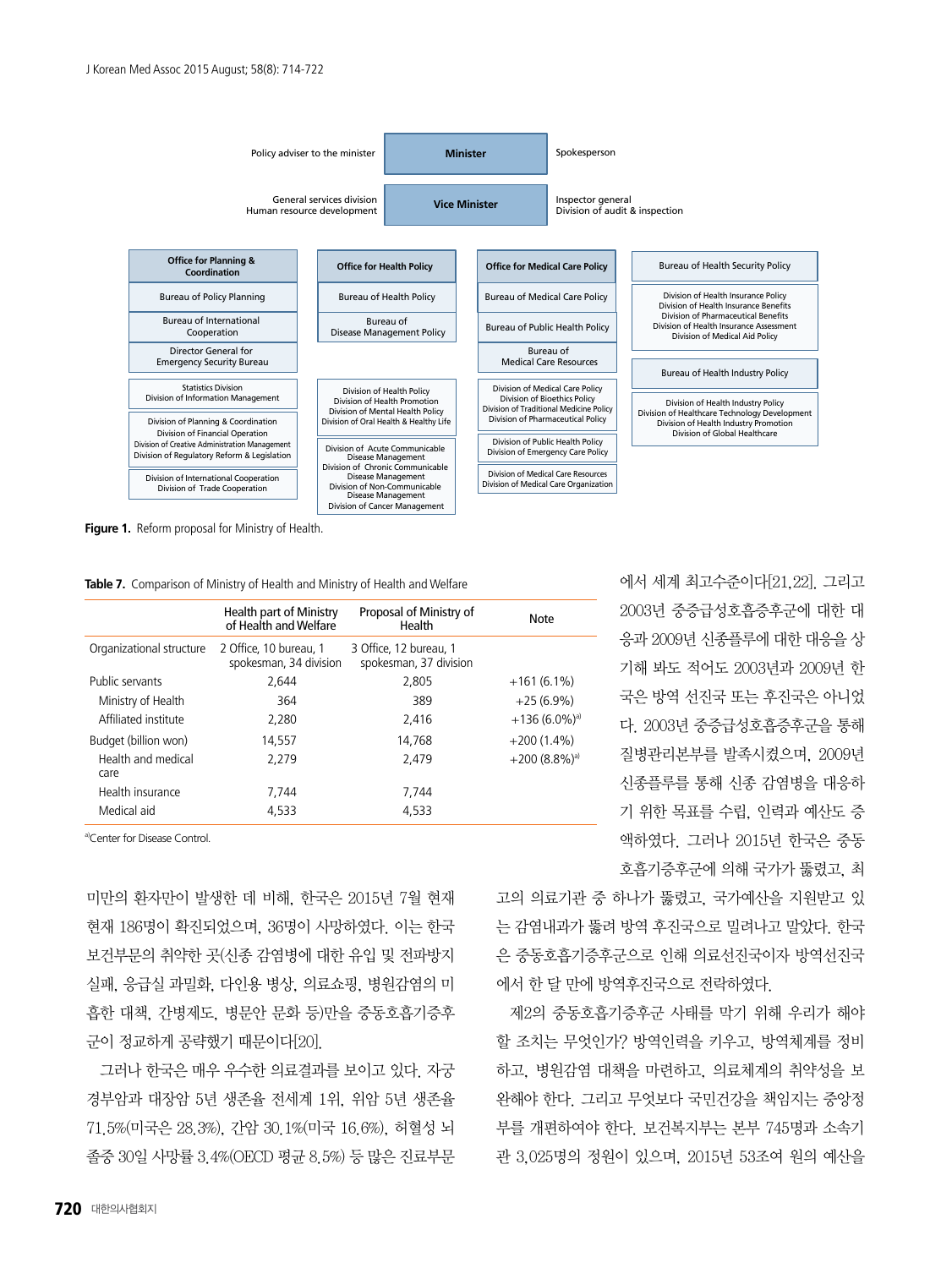사용하고 있고, 18개의 산하기관을 관장하는 부처이다. 복 지의 중요성으로 인해 보건복지부의 복지관련 인력은 전체 인력 중 21.4%(2002)에서 44.6%(2013), 복지관련 예산은 54.2%(2007)에서 72.8%로 증가하였으며, 장관은 2005년 이후 정치인 출신 4명, 경제부문 관료 출신 2명, 복지전문가 2명이 담당해 오고 있다. 우리나라에서 복지의 중요성은 충 분히 강조되어야 하고, 더 강조되어야 할 부분이 있기에 이 런 현상은 국가가 복지의 중요성을 강조한다는 측면에서 바 람직하다. 그러나 보건복지부의 또 하나의 중요한 기능인 국 민건강을 책임지는 부문인 보건은 복지가 부각된 만큼 급격 히 약화되었다. 2003년 중증급성호흡기증후군 때 보건복지 부 장관은 의료전문가이었고, 2009년 신종플루 때 장관은 관료이자 정치인 출신이었다. 현재 중앙행정조직인 보건복 지부에는 국민의 생명을 위협하고 있는 질병과 관련된 부서 는 질병정책과뿐이다. 중동호흡기증후군 사태의 문제로 지 적되고 있는 지휘부의 부재는 보건복지부의 조직에서 여실 히 보여주고 있다. 조직, 예산 및 업무에서 보건이 약화되고 있고, 장관의 전문성 및 관심부문도 보건이 아닌 복지임을 감안하면 중동호흡기증훈군 사태는 중앙행정조직의 구조적 문제에서 유래되었다고 할 수 있다.

제2의 중동호흡기증후군 사태를 막기 위해 보건복지부를 보건부와 사회복지부로 분리 개편해야 한다. 보건부에는 보 건정책실을 두고 국민의 건강을 책임지는 건강정책관과 국 민의 질병을 책임지는 질병정책관(급성감염성질환정책과, 만성감염성질환정책과, 만성질환정책과, 암관리과)을 두어 야 한다. 중동호흡기증후군 사태로 여실히 드러난 의료체계 를 개선하기 위해 의료정책실(의료정책관, 공공의료정책관, 의료자원정책관)과 건강보험과 의료급여를 담당한 의료보장 정책국과 보건산업정책국을 두어 3실 2국 10관 37과로 본부 정원 389명, 소속기관 정원 2,416명, 예산 14.7조 원의 보 건부를 발족시켜야 한다. 또한 보건부의 산하기관으로 준정 부기관 3개(국민건강보험공단, 건강보험심사평가원, 한국보 건산업진흥원)과 기타공공기관 8개(대한적십자사, 국립암센 터, 국립중앙의료원, 한국보건의료인국가시험원, 한국건강 증진재단, 한국국제보건의료재단, 한국의료분쟁조정중재원, 한국보건의료연구원)를 포함시켜서 국민건강을 지킬 수 있 는 조직으로 만들어야 한다.

중동호흡기증후군이라는 신종 감염병 사태를 계기로 한국 의 보건과 의료를 혁신해야 한다. 많은 국민들이 고통을 당 했던 중동호흡기증후군 사태를 다시 겪지 않기 위해 보건체 계와 의료체계의 혁신을 주도하고 국민건강을 책임질 보건 부를 발족시켜야 한다.

#### 찾아보기말: 질병관리; 감염성질환; 보건복지부 조직개편; 보건부

#### **ORCID**

Eun-Cheol Park, http://orcid.org/0000-0002-2306-5398

#### **REFERENCES**

- 1. Ministry of Health and Welfare. Facts of MERS 2015 [Internet]. Cheongju: Korea Centers for Disease Control and Prevention; 2015 [cited 2015 Jul 30]. Available from: http://www. mers.go.kr/mers/html/jsp/main.jsp.
- 2. World Health Organization. Middle East respiratory syndrome coronavirus (MERS-CoV) [Internet]. Geneva: World Health Organization; 2015 [cited 2015 Jul 30]. Available from: http://www.who.int/emergencies/mers-cov/en.
- 3. World Health Organization. WHO statement on the ninth meeting of the IHR Emergency Committee regarding MERS-CoV [Internet]. Geneva: World Health Organization; 2015 [cited 2015 Jul 30]. Available from: http://www.who.int/mediacentre/ news/statements/2015/ihr-ec-mers/en/.
- 4. Jang SI, Nam JM, Choi J, Park EC. Disease management index of potential years of life lost as a tool for setting priorities in national disease control using OECD health data. Health Policy 2014;115:92-99.
- 5. Park EC, Jang SI. The diagnosis of healthcare policy problems in Korea. J Korean Med Assoc 2012;55:932-939.
- 6. World Health Organization. Summary of probable SARS cases with onset of illness from 1 November 2002 to 31 July 2003 [Internet]. Geneva: World Health Organization; 2004 [cited 2015 Jul 30]. Available from: http://www.who.int/csr/sars/ country/table2004\_04\_21/en/.
- 7. Korea Centers for Disease Control and Prevention. 2004 White book of disease control. Cheongju: Korea Centers for Disease Control and Prevention; 2005.
- 8. Centers for Disease Control and Prevention. Swine influenza A (H1N1) infection in two children: Southern California, March-April 2009 [Internet]. Atlanta: Centers for Disease Control and Prevention; 2009 [cited 2015 Jul 30]. Available from: http://www.cdc.gov/mmwr/preview/mmwrhtml/ mm58d0421a1.htm.
- 9. Chan M. World now at the start of 2009 influenza pandemic [Internet]. Geneva: World Health Organization; 2009 [cited